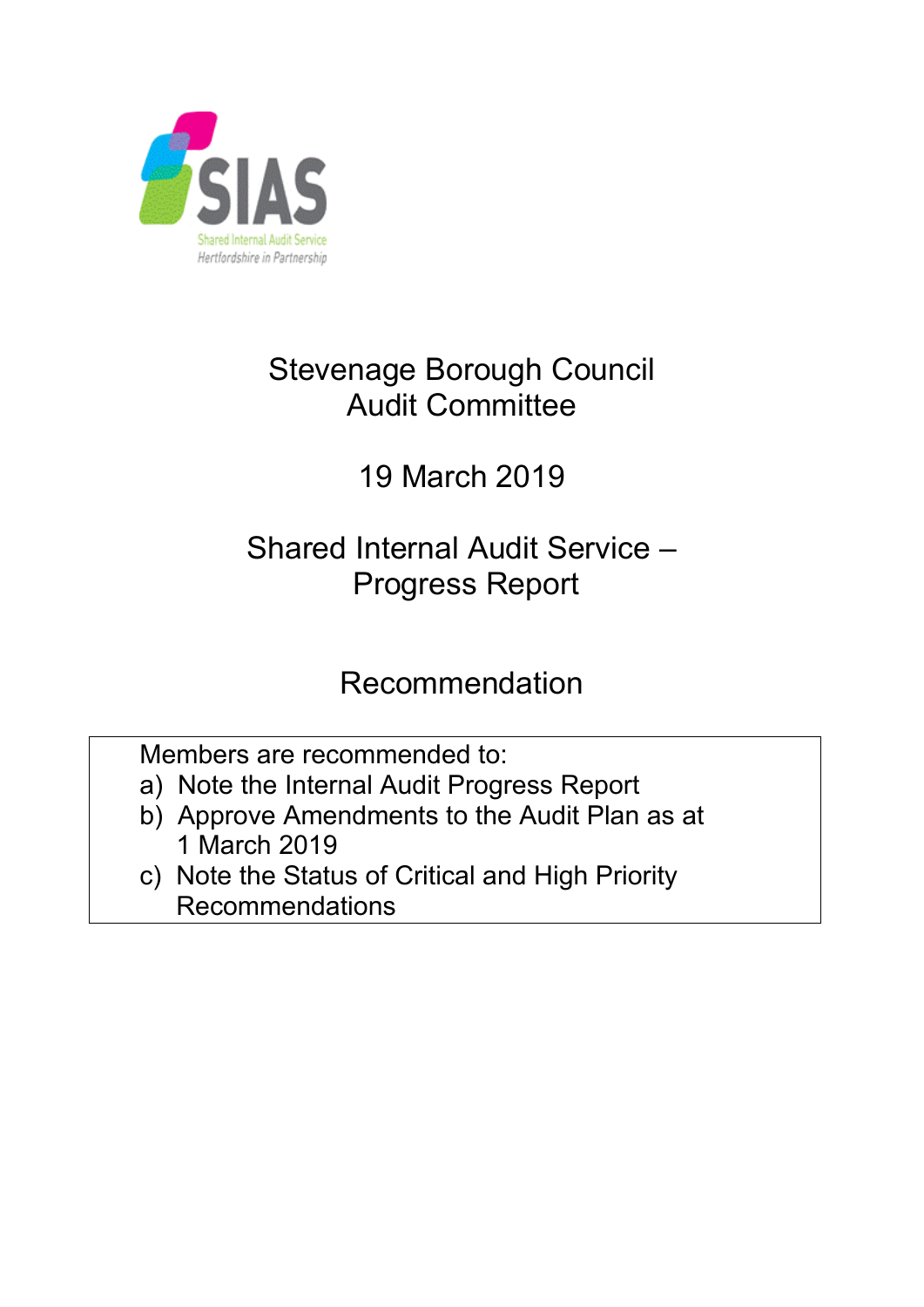## **Contents**

## 1 Introduction and Background

- 1.1 Purpose
- 1.2 Background

## 2 Audit Plan Update

- 2.1 Delivery of Audit Plan and Key Findings
- 2.4 Proposed Audit Plan Amendments
- 2.5 Critical and High Priority Recommendations
- 2.7 Performance Management

Appendices:

- A Progress against the 2018/19 Audit Plan
- B Implementation Status of Critical and High Priority Recommendations
- C Audit Plan Items (April 2018 to March 2019) Indicative start dates agreed with management
- D Assurance Definitions / Priority Levels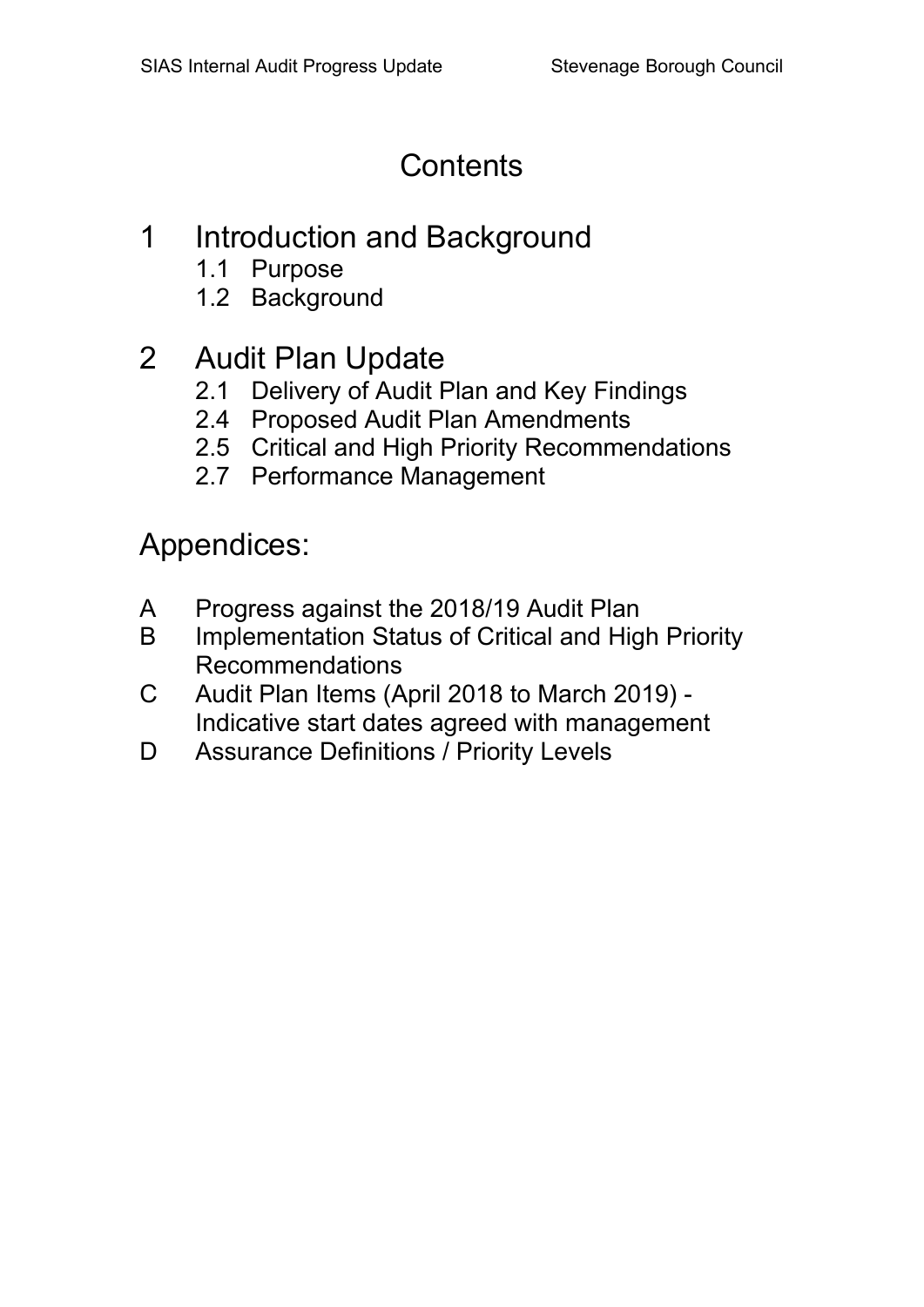# 1 Introduction and Background

### Purpose of Report

- 1.1 To provide Members with:
	- a) The progress made by the Shared Internal Audit Service (SIAS) in delivering the Council's 2018/19 Internal Audit Plan as at 1 March 2019.
	- b) The findings for the period 1 April 2018 to 1 March 2019.
	- c) The proposed amendments required to the approved Internal Audit Plan.
	- d) The implementation status of previously agreed audit recommendations.
	- e) An update on performance management information as at 1 March 2019.

#### **Background**

- 1.2 Internal Audit's Annual Plan for 2018/19 was approved by the Audit Committee at its meeting on 26 March 2018. The Audit Committee receive periodic updates against the Annual Internal Audit Plan.
- 1.3 The work of Internal Audit is required to be reported to a Member Body so that the Council has an opportunity to review and monitor an essential component of corporate governance and gain assurance that its internal audit function is fulfilling its statutory obligations. It is considered good practice that progress reports also include proposed amendments to the agreed Annual Internal Audit Plan.

## 2 Audit Plan Update

### Delivery of Audit Plan and Key Audit Findings

- 2.1 As at 1 March 2019, 95% of the 2018/19 Audit Plan days have been delivered (calculation excludes contingency days that have not yet been allocated).
- 2.2 Final reports for the following audits and projects have been issued or completed since the last Audit Committee:

| <b>Audit Title</b>         | Date of Issue     | <b>Assurance</b><br>Level | <b>Number of</b><br><b>Recommendations</b> |
|----------------------------|-------------------|---------------------------|--------------------------------------------|
| <b>Risk Management</b>     | February 2019     | Good                      | <b>None</b>                                |
| Corporate Governance       | February 2019     | Good                      | <b>None</b>                                |
| Creditors                  | <b>March 2019</b> | Good                      | Two Low/Advisory                           |
| Development Management     | March 2019        | Good                      | One Low/Advisory                           |
| <b>Housing Development</b> | March 2019        | Good                      | <b>None</b>                                |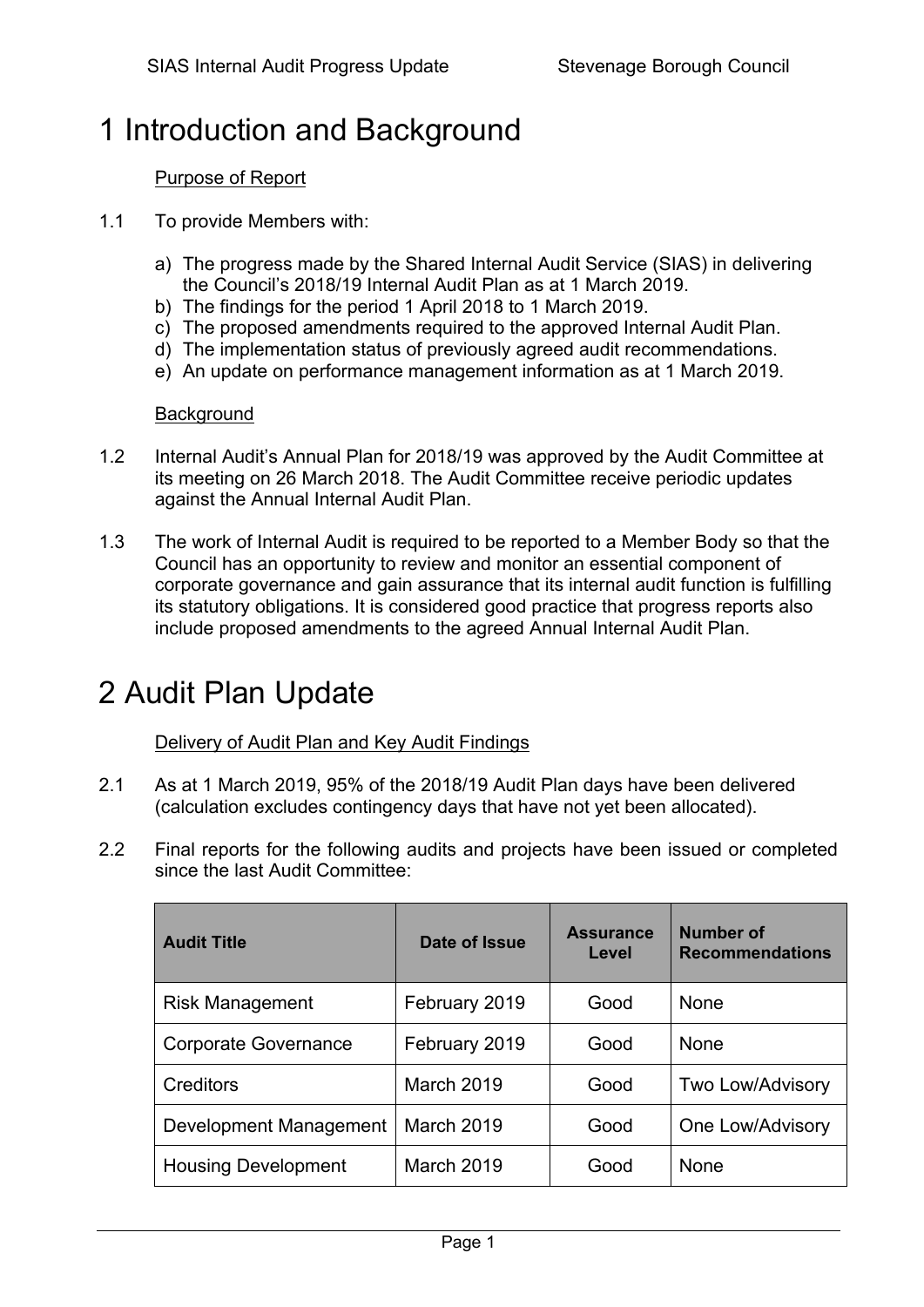2.3 The table below also summarises the position with regard to 2018/19 projects as at 1 March 2019. Appendix A provides a status update on each individual project within the 2018/19 Internal Audit Plan. Details of start dates for the individual projects are also shown in Appendix C.

| <b>Status</b>                            | No. of Audits at this Stage | % of Total Audits |
|------------------------------------------|-----------------------------|-------------------|
| <b>Final Report Issued</b>               | 19                          | 58%               |
| <b>Draft Report Issued</b>               | 7                           | 21%               |
| In Fieldwork/Quality<br><b>Review</b>    | 5                           | 15%               |
| In Planning/Terms of<br>Reference Issued | 0                           | $0\%$             |
| Allocated                                | 0                           | $0\%$             |
| Deferred/Cancelled                       | 2                           | 6%                |
|                                          |                             |                   |
| Total                                    | 33                          | 100%              |

#### Proposed Audit Plan Amendments

2.4 The audit of Land Charges, due to be undertaken during March 2019, has been deferred until July 2019 and the audit days returned to contingency. This is due to staff having insufficient availability in the period leading up to the local elections in May. In addition the audit of Homelessness Reduction Act, due to be undertaken in March 2019, has been deferred until June 2019 and the audit days returned to contingency. Provision for both audits has been made in the Proposed Audit Plan for 2019/20.

#### Critical and High Priority Recommendations

- 2.5 Members will be aware that a Final Audit Report is issued when it has been agreed ("signed off") by management; this includes an agreement to implement the recommendations that have been made.
- 2.6 The schedule attached at Appendix B details any outstanding Critical and High priority audit recommendations.

#### Performance Management

2.7 The 2018/19 annual performance indicators were approved at the SIAS Board meeting in March 2018. Targets were also agreed by the SIAS Board for the majority of the performance indicators.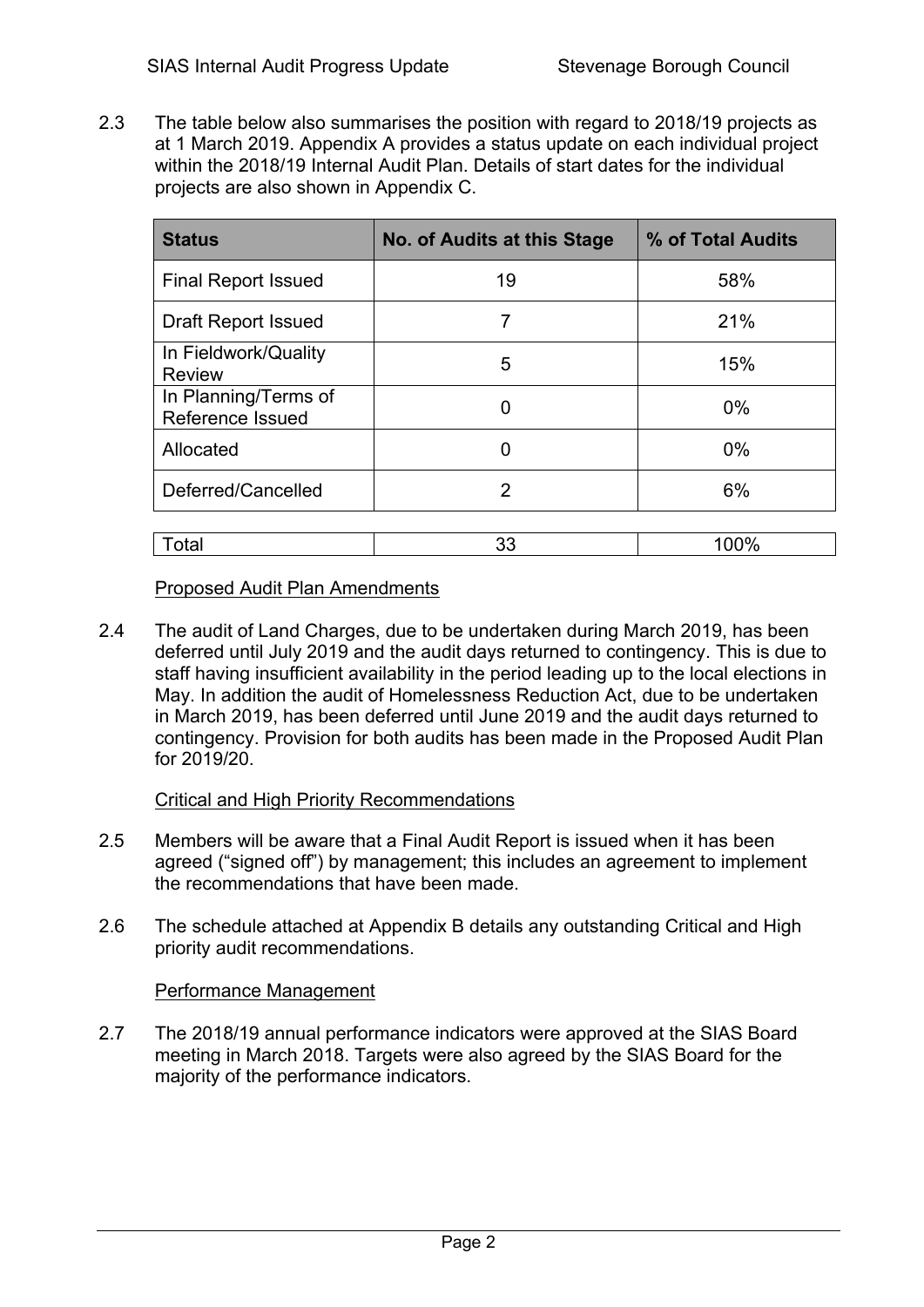2.8 The actual performance for Stevenage Borough Council against the targets that can be monitored in year is set out in the table below:

| <b>Performance Indicator</b>                                                                                                    | Annual<br><b>Target</b> | <b>Profiled</b><br><b>Target</b> | <b>Actual to</b><br>1 March<br>2019 |
|---------------------------------------------------------------------------------------------------------------------------------|-------------------------|----------------------------------|-------------------------------------|
| 1. Planned Days – percentage of<br>actual billable days against<br>planned chargeable days<br>completed                         | 95%                     | 90%<br>(310/335)<br>days)        | 95%<br>(317.5/335)<br>days)         |
| 2. Planned Projects – percentage<br>of actual completed projects to<br>draft report stage against planned<br>completed projects | 95%                     | 84% (26/31<br>projects)          | 84% (26/31<br>projects)             |
| 3. Client Satisfaction -<br>percentage of client satisfaction<br>questionnaires returned at<br>'satisfactory' level             | 100%                    | 100%                             | 100%<br>(11 received)<br>Note $(1)$ |
| 4. Number of Critical and High<br><b>Priority Audit Recommendations</b><br>agreed                                               | 95%                     | 95%                              | 100%<br>(9 High<br>agreed)          |

Note (1) - 3 of those received in 2018/19 relate to 2017/18 projects.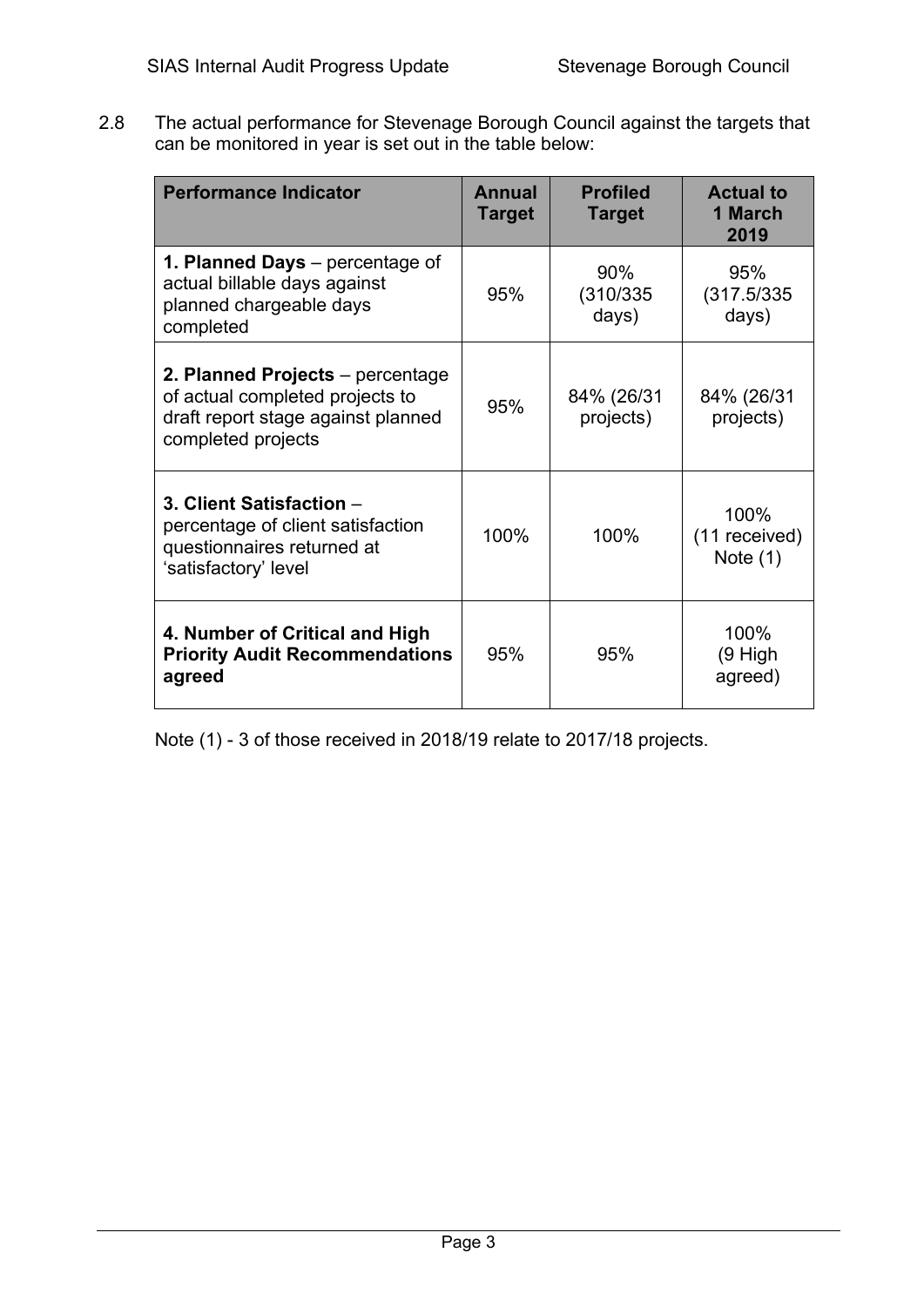### **2018/19 SIAS Audit Plan**

|                                          | <b>LEVEL OF</b>  | <b>RECS</b>    |             |                |                | <b>AUDIT</b>               | <b>LEAD AUDITOR</b> | <b>BILLABLE</b><br><b>DAYS</b> |                            |
|------------------------------------------|------------------|----------------|-------------|----------------|----------------|----------------------------|---------------------|--------------------------------|----------------------------|
| <b>AUDITABLE AREA</b>                    | <b>ASSURANCE</b> | Ć              | H           | M              | LA             | <b>PLAN</b><br><b>DAYS</b> | <b>ASSIGNED</b>     | <b>COMPLETED</b>               | <b>STATUS/COMMENT</b>      |
| Key Financial Systems - 75 days          |                  |                |             |                |                |                            |                     |                                |                            |
| Main Accounting System (General Ledger)  |                  |                |             |                |                | 6                          | Yes                 | 6                              | <b>Draft Report Issued</b> |
| Debtors                                  |                  |                |             |                |                | 10                         | Yes                 | 4.5                            | In Fieldwork               |
| <b>Creditors</b>                         | Good             | $\mathbf 0$    | $\mathbf 0$ | $\mathbf 0$    | $\overline{2}$ | 12                         | Yes                 | 12                             | <b>Final Report Issued</b> |
| <b>Treasury Management</b>               | Good             | $\overline{0}$ | 0           | 0              | $\mathbf{0}$   | 6                          | Yes                 | 6                              | <b>Final Report Issued</b> |
| Payroll                                  |                  |                |             |                |                | 12                         | Yes                 | 12                             | <b>Draft Report Issued</b> |
| Council Tax                              | Good             | 0              | $\mathbf 0$ | $\overline{0}$ | 1              | 6                          | Yes                 | 6                              | <b>Final Report Issued</b> |
| <b>NDR</b>                               | Good             | 0              | 0           | 0              | $\mathbf{0}$   | 6                          | Yes                 | 6                              | <b>Final Report Issued</b> |
| Housing Benefits                         | Good             | 0              | $\mathbf 0$ | $\overline{0}$ | $\mathbf 0$    | 6                          | Yes                 | 6                              | <b>Final Report Issued</b> |
| Cash and Banking                         | Good             | 0              | 0           | 0              | $\mathbf 0$    | 5                          | Yes                 | 5                              | <b>Final Report Issued</b> |
| <b>Housing Rents</b>                     |                  |                |             |                |                | 6                          | Yes                 | 6                              | Draft Report Issued        |
| <b>Operational Audits - 111 days</b>     |                  |                |             |                |                |                            |                     |                                |                            |
| Data Quality                             | Satisfactory     | $\mathbf 0$    | $\mathbf 0$ |                | $\overline{2}$ | 15                         | Yes                 | 15                             | <b>Final Report Issued</b> |
| <b>GDPR</b> - Post Implementation Review | Good             | $\overline{0}$ | 0           |                | $\mathbf 0$    | 10                         | Yes                 | 10                             | <b>Final Report Issued</b> |
| Land Charges                             | N/A              |                |             |                |                | $\overline{2}$             | Yes                 | $\overline{2}$                 | Deferred                   |
| <b>Emergency Planning</b>                | Good             | $\overline{0}$ | $\Omega$    | $\overline{0}$ | $\mathbf{0}$   | 10                         | Yes                 | 10                             | <b>Final Report Issued</b> |
| <b>Street Cleansing</b>                  | Limited          | $\mathbf 0$    | 0           | 6              | $\mathbf{0}$   | 15                         | Yes                 | 15                             | <b>Final Report Issued</b> |
| $ CCTV - joint$ review                   | Limited          | 0              | 9           | 0              | $\mathbf 0$    | 12                         | Yes                 | 12                             | <b>Final Report Issued</b> |
| Development Management                   | Good             | $\overline{0}$ | 0           | 0              | 1              | 10                         | Yes                 | 10                             | <b>Final Report Issued</b> |
| Homelessness Reduction Act               | N/A              |                |             |                |                | $\overline{2}$             | Yes                 | $\overline{2}$                 | Deferred                   |
| Debt Recovery                            |                  |                |             |                |                | 12                         | Yes                 | 10                             | In Quality Review          |
| Anti-Social Behaviour                    |                  |                |             |                |                | 10                         | Yes                 | 10                             | <b>Draft Report Issued</b> |
| Herts Home Improvement Agency            |                  |                |             |                |                | $\overline{2}$             | Yes                 | $\overline{2}$                 | Draft Report Issued        |
| <b>DFG Capital Grant Certification</b>   | N/A              | 0              | $\mathbf 0$ | 0              | $\mathbf 0$    | 1                          | Yes                 | 1                              | <b>Final Report Issued</b> |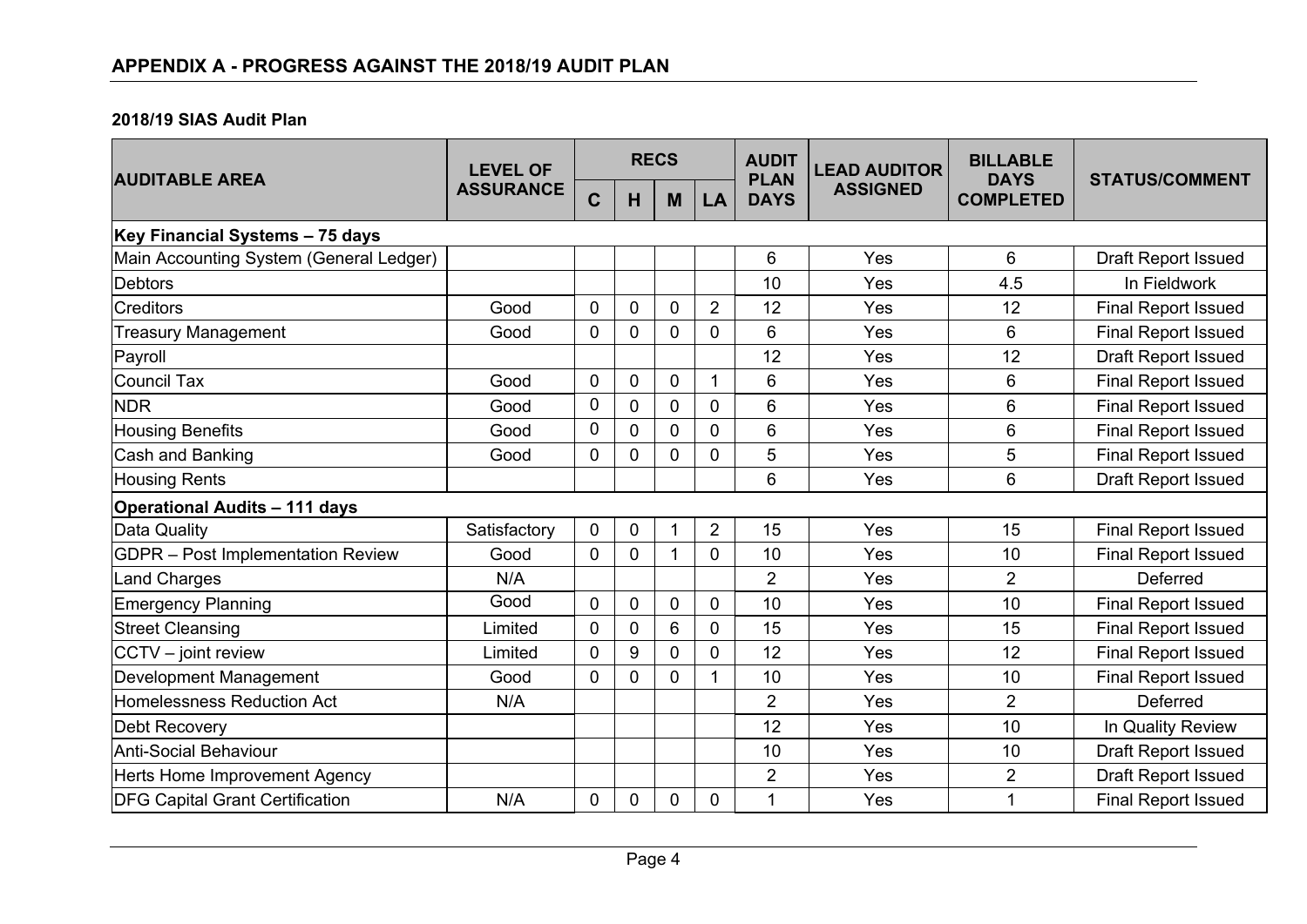| <b>AUDITABLE AREA</b>                                                                           | <b>LEVEL OF</b>  |             |          | <b>RECS</b>    |                | <b>AUDIT</b><br><b>PLAN</b> | <b>LEAD AUDITOR</b> | <b>BILLABLE</b><br><b>DAYS</b> | <b>STATUS/COMMENT</b>       |
|-------------------------------------------------------------------------------------------------|------------------|-------------|----------|----------------|----------------|-----------------------------|---------------------|--------------------------------|-----------------------------|
|                                                                                                 | <b>ASSURANCE</b> | $\mathbf C$ | H        | M              | LA             | <b>DAYS</b>                 | <b>ASSIGNED</b>     | <b>COMPLETED</b>               |                             |
| Digital – Connected to our Customers                                                            |                  |             |          |                |                | 10                          | Yes                 | 10                             | <b>Draft Report Issued</b>  |
| Procurement, Contract Management and Project Management - 24 days                               |                  |             |          |                |                |                             |                     |                                |                             |
| Refurbishment Contract                                                                          | Good             | 0           | 0        | 0              | 0              | 12                          | Yes                 | 12                             | <b>Final Report Issued</b>  |
| <b>Housing Development Schemes</b>                                                              | Good             | 0           | 0        | $\mathbf 0$    | 0              | 12                          | Yes                 | 12                             | <b>Final Report Issued</b>  |
| <b>Risk Management and Governance - 10 days</b>                                                 |                  |             |          |                |                |                             |                     |                                |                             |
| <b>Risk Management</b>                                                                          | Good             | 0           | 0        | $\mathbf 0$    | 0              | 5                           | Yes                 | 5                              | <b>Final Report Issued</b>  |
| Corporate Governance                                                                            | Good             | 0           | $\Omega$ | $\mathbf 0$    | $\overline{0}$ | 5                           | Yes                 | 5                              | <b>Final Report Issued</b>  |
| IT Audits - 30 days                                                                             |                  |             |          |                |                |                             |                     |                                |                             |
| Cyber Security Follow-up - (TSS<br>Improvement Plan - Security)                                 |                  |             |          |                |                | 6                           | Yes                 | 5                              | In Quality Review           |
| Incident Management / Major Incident<br>Review Follow-up (TSS Improvement Plan<br>- Resilience) |                  |             |          |                |                | 6                           | Yes                 | 5                              | In Quality Review           |
| Mobile Device Management and BYOD                                                               | Satisfactory     | $\Omega$    | $\Omega$ | $\overline{2}$ | $\mathbf 1$    | 6                           | Yes                 | 6                              | Final Report Issued         |
| TSS Improvement Plan - Governance                                                               |                  |             |          |                |                | 12                          | Yes                 | 12                             | Draft Report Issued         |
| Shared Learning and Joint Reviews - 6 days                                                      |                  |             |          |                |                |                             |                     |                                |                             |
| <b>Shared Learning</b>                                                                          |                  |             |          |                |                | $\overline{2}$              | Yes                 | $\overline{2}$                 | Through Year                |
| Joint Reviews - tbd                                                                             |                  |             |          |                |                | 4                           | <b>No</b>           | $\overline{2}$                 | <b>Through Year</b>         |
| Ad Hoc Advice - 5 days                                                                          |                  |             |          |                |                |                             |                     |                                |                             |
| Ad Hoc Advice                                                                                   |                  |             |          |                |                | 5                           | <b>No</b>           | 4                              | Through Year                |
| Follow-up Audits - 10 days                                                                      |                  |             |          |                |                |                             |                     |                                |                             |
| <b>Repairs and Voids Service</b>                                                                |                  |             |          |                |                | 10                          | Yes                 | 9                              | In Quality Review           |
| Completion of 17/18 Projects - 20 days                                                          |                  |             |          |                |                |                             |                     |                                |                             |
| <b>CSC Complaints Handling</b>                                                                  | Substantial      | 0           | 0        | -1             | 1              | 10                          | Yes                 | 10                             | <b>Final Report Issued</b>  |
| Other                                                                                           |                  |             |          |                |                | 10                          | Yes                 | 10                             | <b>Final Reports Issued</b> |
| Contingency - 15 days                                                                           |                  |             |          |                |                |                             |                     |                                |                             |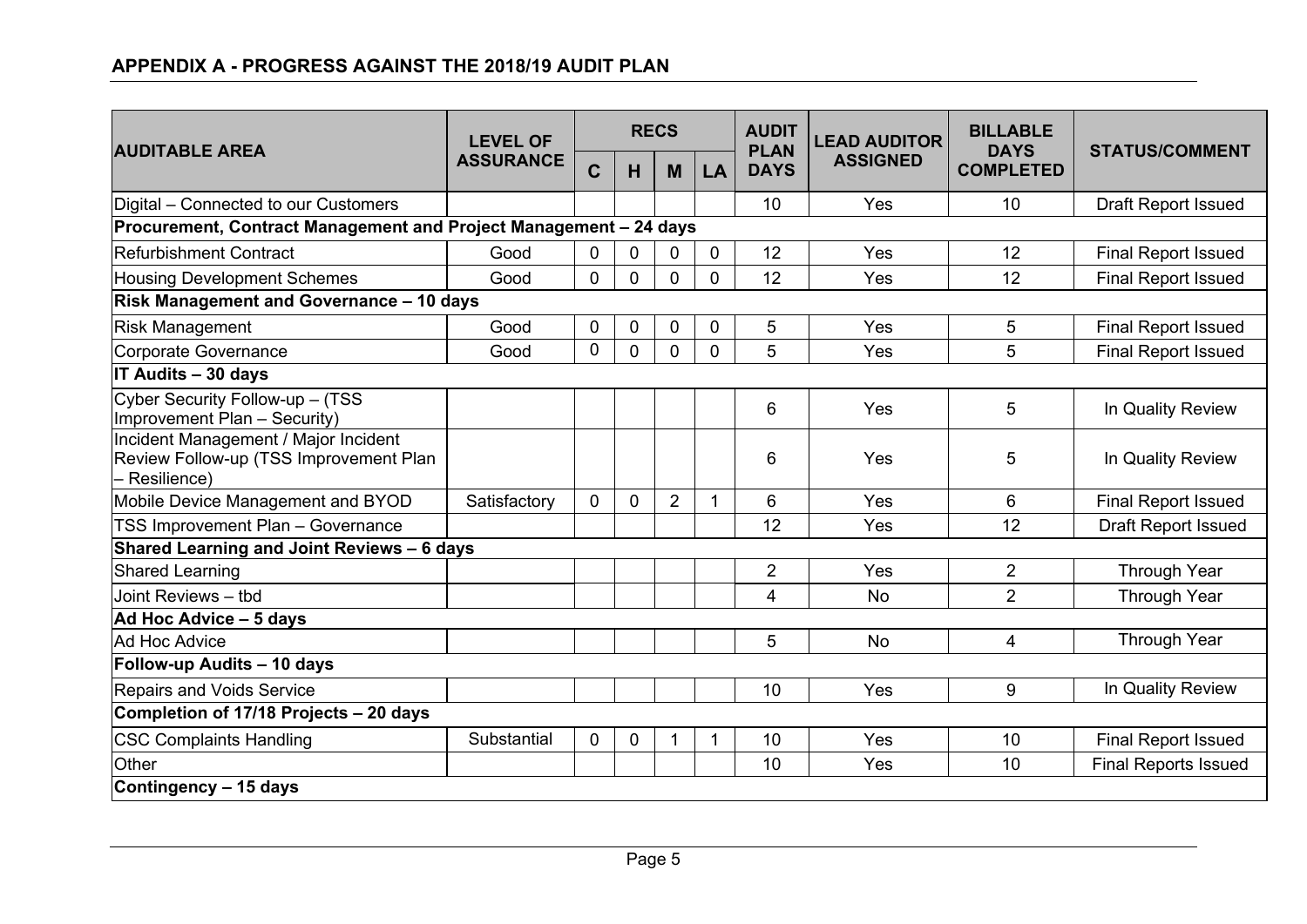## **APPENDIX A - PROGRESS AGAINST THE 2018/19 AUDIT PLAN**

| <b>AUDITABLE AREA</b>                                       | <b>LEVEL OF</b>  | <b>RECS</b> |   |    |    | <b>AUDIT</b><br><b>PLAN</b> | <b>LEAD AUDITOR</b> | <b>BILLABLE</b><br><b>DAYS</b> | <b>STATUS/COMMENT</b> |  |
|-------------------------------------------------------------|------------------|-------------|---|----|----|-----------------------------|---------------------|--------------------------------|-----------------------|--|
|                                                             | <b>ASSURANCE</b> | $\mathbf C$ | H | M  | LA | <b>DAYS</b>                 | <b>ASSIGNED</b>     | <b>COMPLETED</b>               |                       |  |
| Contingency                                                 |                  |             |   |    |    | 15                          | <b>No</b>           | $\mathbf 0$                    | Not yet allocated     |  |
| Strategic Support - 44 days                                 |                  |             |   |    |    |                             |                     |                                |                       |  |
| Annual Report and Head of Internal Audit<br>Opinion 2017/18 |                  |             |   |    |    | 3                           |                     | 3                              | Complete              |  |
| Audit Committee                                             |                  |             |   |    |    | 11                          |                     | 10                             | <b>Through Year</b>   |  |
| <b>Client Liaison</b>                                       |                  |             |   |    |    | 8                           |                     | 7.5                            | <b>Through Year</b>   |  |
| Liaison with External Audit                                 |                  |             |   |    |    | 2                           |                     |                                | <b>Through Year</b>   |  |
| Monitoring                                                  |                  |             |   |    |    | 10                          |                     | 8.5                            | <b>Through Year</b>   |  |
| <b>SIAS Development</b>                                     |                  |             |   |    |    | 5                           |                     | 5                              | <b>Through Year</b>   |  |
| 2019/20 Audit Planning                                      |                  |             |   |    |    | 5                           |                     | 5                              | Complete              |  |
| <b>SBC TOTAL</b>                                            |                  | $\bf{0}$    | 9 | 11 | 8  | 350                         |                     | 317.5                          |                       |  |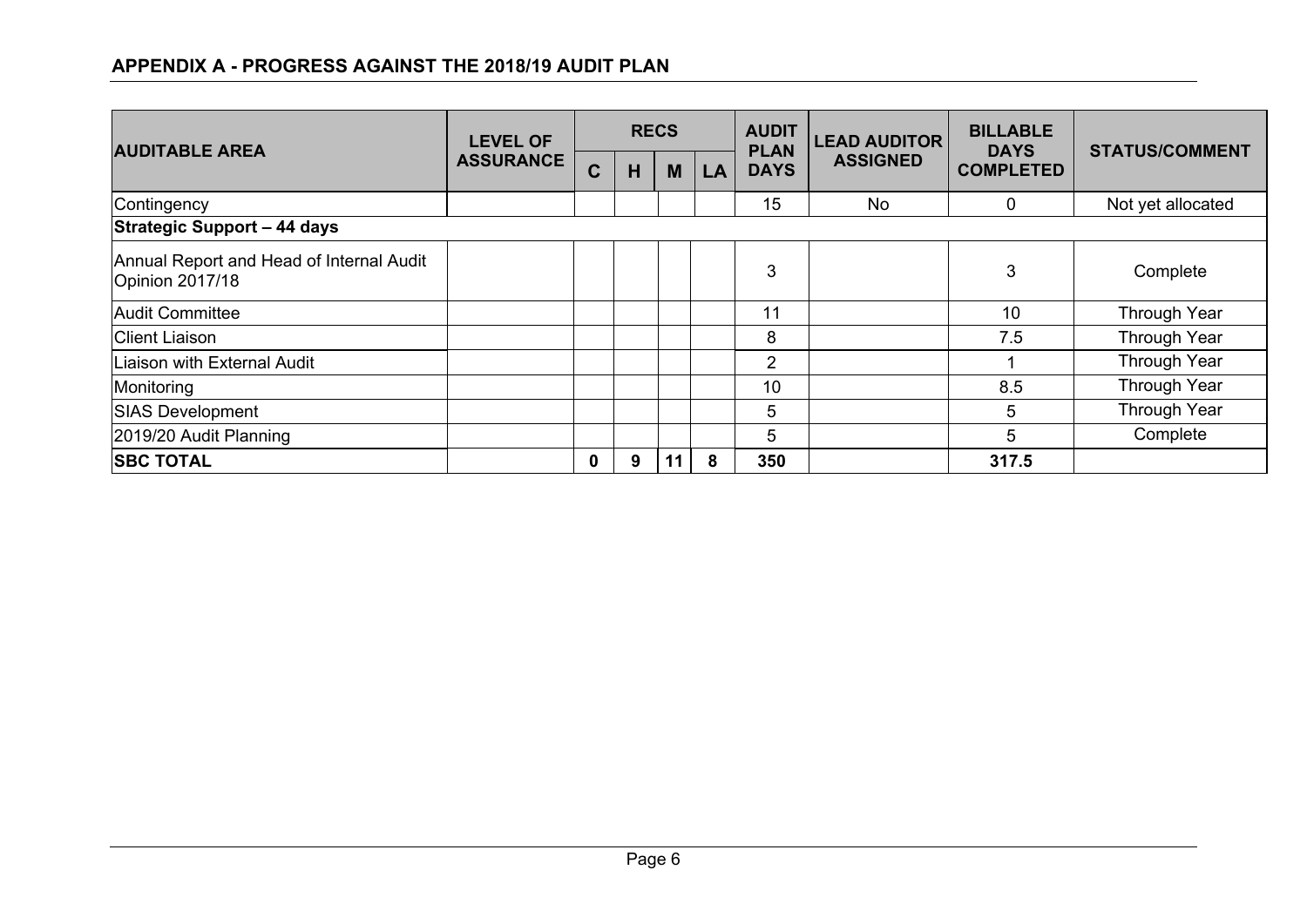| No. | <b>Report Title</b>             | <b>Recommendation</b>                                                                                                                                                                                                                                                                                                                     | <b>Management</b><br><b>Response</b>                                                                                                                                                                                                                                                                                                                                                                                                                                                                                      | <b>Responsible</b><br><b>Officer</b>                                    | Implementation<br><b>Date</b>                     | <b>History of Management</b><br><b>Comments</b>                                                                                                                                                                                      | <b>SIAS Comment</b><br>(1 March 2019)         |
|-----|---------------------------------|-------------------------------------------------------------------------------------------------------------------------------------------------------------------------------------------------------------------------------------------------------------------------------------------------------------------------------------------|---------------------------------------------------------------------------------------------------------------------------------------------------------------------------------------------------------------------------------------------------------------------------------------------------------------------------------------------------------------------------------------------------------------------------------------------------------------------------------------------------------------------------|-------------------------------------------------------------------------|---------------------------------------------------|--------------------------------------------------------------------------------------------------------------------------------------------------------------------------------------------------------------------------------------|-----------------------------------------------|
| 1.  | CCTV (joint review)<br>2018/19. | We recommend that<br>the governance<br>framework for the<br>overall CCTV<br>Partnership is<br>reviewed and<br>confirmed as being fit<br>for purpose, or<br>changed as<br>necessary, and is<br>clearly understood by<br>all parties, including<br>the respective roles<br>and responsibilities of<br>the relevant Members<br>and Officers. | We will draft a<br>governance<br>framework for the<br>overall CCTV<br>arrangements to<br>include:<br>- Governance for<br><b>Hertfordshire CCTV</b><br>Partnership<br>- Governance for<br><b>Hertfordshire CCTV</b><br>Partnership Ltd.<br>- Governance lines<br>between the<br>Partnership and the<br>Company<br>- Member roles and<br>responsibilities<br>-Officer roles and<br>responsibilities<br>These will be<br>consulted on and<br>agreed by the CCTV<br>Joint Executive and<br>the Company Board<br>of Directors. | <b>CCTV Joint</b><br>Executive and<br>Company<br>Board of<br>Directors. | 1 December<br>2018.<br>Revised to 31<br>May 2019. | January 2019.<br>Recommended to the<br><b>CCTV Joint Executive on</b><br>22 January 2019 that a<br>detailed options paper will<br>be put the CCTV<br>Executive Group at its<br>meeting on 10 April 2019.<br>March 2019.<br>On track. | Not yet implemented -<br>continue to monitor. |
| 2.  | CCTV (joint review)<br>2018/19. | We recommend that<br>an appropriate new<br>Partnership<br>Agreement between<br>the current four CCTV<br><b>Partner Authorities is</b><br>drawn up and<br>executed. It should<br>clearly include the                                                                                                                                       | We will prepare an<br>updated CCTV<br>Partnership<br>Agreement drafted<br>through the CCTV<br><b>Officer Management</b><br>Board to be signed by<br>all four Partner<br>Authorities.                                                                                                                                                                                                                                                                                                                                      | <b>CCTV Officer</b><br>Management<br>Board.                             | 31 March 2019.                                    | January 2019.<br>On track.<br>March 2019.<br>On track.                                                                                                                                                                               | Not yet implemented -<br>continue to monitor. |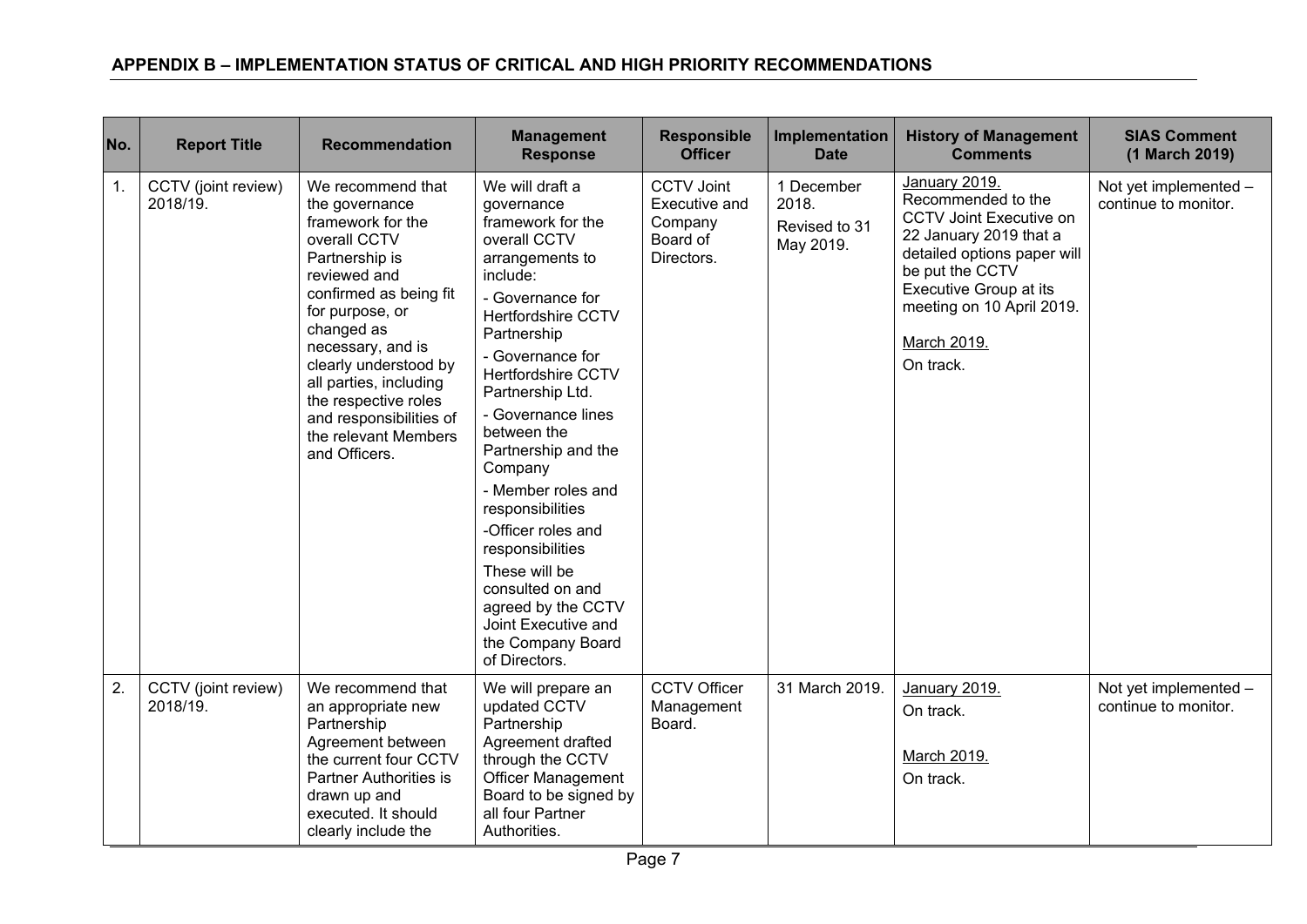| No.              | <b>Report Title</b>             | <b>Recommendation</b>                                                                                                                                                                                                                                                                                | <b>Management</b><br><b>Response</b>                                                                                                                                                                                                          | <b>Responsible</b><br><b>Officer</b>                                              | Implementation<br><b>Date</b> | <b>History of Management</b><br><b>Comments</b>        | <b>SIAS Comment</b><br>(1 March 2019)         |
|------------------|---------------------------------|------------------------------------------------------------------------------------------------------------------------------------------------------------------------------------------------------------------------------------------------------------------------------------------------------|-----------------------------------------------------------------------------------------------------------------------------------------------------------------------------------------------------------------------------------------------|-----------------------------------------------------------------------------------|-------------------------------|--------------------------------------------------------|-----------------------------------------------|
|                  |                                 | specific roles and<br>responsibilities of the<br>Partner Authorities. It<br>should also clearly<br>state the relationship<br>the Partner Authorities<br>have with<br>Hertfordshire CCTV<br>Partnership Ltd. and<br>the function of that<br>company in respect of<br>the overall CCTV<br>Partnership. |                                                                                                                                                                                                                                               |                                                                                   |                               |                                                        |                                               |
| 3.               | CCTV (joint review)<br>2018/19. | We recommend that<br>the current<br>Shareholders'<br>Agreement for the<br>Company is reviewed<br>to ascertain if it<br>remains fit for purpose<br>and, if so, that the<br>terms are fully<br>complied with.                                                                                          | The Company<br>Directors' will<br>consider this<br>recommendation<br>through their<br>Shareholder<br>Representatives in<br>light of future<br>considerations<br>relating to the future<br>of Hertfordshire<br><b>CCTV Partnership</b><br>Ltd. | Company<br>Board of<br>Directors.                                                 | 31 March 2019.                | January 2019.<br>On track.<br>March 2019.<br>On track. | Not yet implemented -<br>continue to monitor. |
| $\overline{4}$ . | CCTV (joint review)<br>2018/19. | We recommend that<br>appropriate revised /<br>new Terms of<br>Reference for the<br><b>CCTV Joint Executive</b><br>and the CCTV Officer<br>Management Board<br>are drawn up and<br>formally agreed.                                                                                                   | <b>Terms of Reference</b><br>will be updated for<br>the CCTV Joint<br>Executive and a<br><b>Terms of Reference</b><br>will be created for the<br><b>CCTV Officer</b><br>Management Board.                                                     | <b>CCTV Joint</b><br>Executive and<br><b>CCTV Officer</b><br>Management<br>Board. | 31 March 2019.                | January 2019.<br>On track.<br>March 2019.<br>On track. | Not yet implemented -<br>continue to monitor. |
| 5.               | CCTV (joint review)<br>2018/19. | We recommend that,<br>once agreed, the                                                                                                                                                                                                                                                               | New Terms of<br>Reference will be                                                                                                                                                                                                             | Each of the<br>four Partner                                                       | 31 July 2019.                 | January 2019.<br>On track.                             | Not yet implemented -<br>continue to monitor. |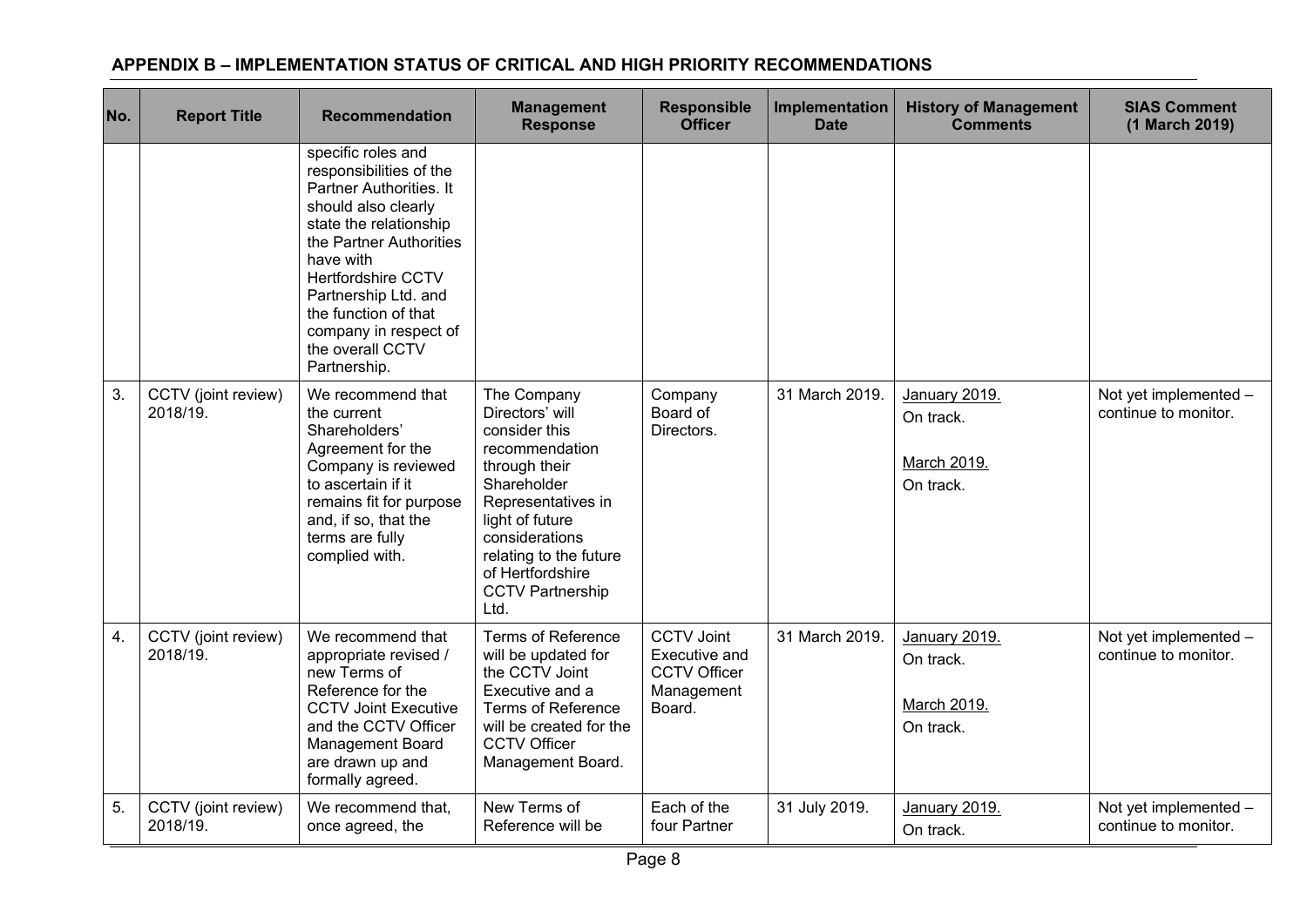| No. | <b>Report Title</b>             | <b>Recommendation</b>                                                                                                                                                                                                                                                                                                                                                                                                                                                                                                                                                   | <b>Management</b><br><b>Response</b>                                                                                                                                                                                                                                                                 | <b>Responsible</b><br><b>Officer</b>                                    | Implementation<br><b>Date</b> | <b>History of Management</b><br><b>Comments</b>        | <b>SIAS Comment</b><br>(1 March 2019)         |
|-----|---------------------------------|-------------------------------------------------------------------------------------------------------------------------------------------------------------------------------------------------------------------------------------------------------------------------------------------------------------------------------------------------------------------------------------------------------------------------------------------------------------------------------------------------------------------------------------------------------------------------|------------------------------------------------------------------------------------------------------------------------------------------------------------------------------------------------------------------------------------------------------------------------------------------------------|-------------------------------------------------------------------------|-------------------------------|--------------------------------------------------------|-----------------------------------------------|
|     |                                 | revised/new Terms of<br>Reference for the<br><b>CCTV Joint Executive</b><br>and the CCTV Officer<br><b>Management Board</b><br>are revised / added in<br>the Constitutions for<br>each of the four<br>Partner Authorities.<br>together with the<br>updated<br>Member/Officer<br>representation for both<br>groups.                                                                                                                                                                                                                                                      | submitted for formal<br>incorporation into<br>constitutional<br>arrangements for the<br>four Partner<br>Authorities.                                                                                                                                                                                 | Authorities.                                                            |                               | March 2019.<br>On track.                               |                                               |
| 6.  | CCTV (joint review)<br>2018/19. | We recommend that a<br>new five-year<br>Business Plan for the<br>overall CCTV<br>Partnership is drawn<br>up and agreed. As a<br>minimum, the plan<br>should be monitored<br>on a monthly basis in<br>terms of achievements<br>against projections<br>and it should be the<br>subject of a full review<br>and refresh annually to<br>cover the next five<br>years ahead on a<br>rolling basis. Besides<br>financial projections, it<br>should include non-<br>financial aims and<br>targets that should be<br>monitored, reviewed<br>and refreshed on the<br>same basis. | We will develop a<br>new five-year rolling<br><b>Business Plan (with</b><br>monthly monitoring<br>and full annual<br>reviews) for the<br>overall Hertfordshire<br><b>CCTV Partnership</b><br>based on decisions<br>about the future<br>direction of<br><b>Hertfordshire CCTV</b><br>Partnership Ltd. | <b>CCTV Joint</b><br>Executive and<br>Company<br>Board of<br>Directors. | 31 July 2019.                 | January 2019.<br>On track.<br>March 2019.<br>On track. | Not yet implemented -<br>continue to monitor. |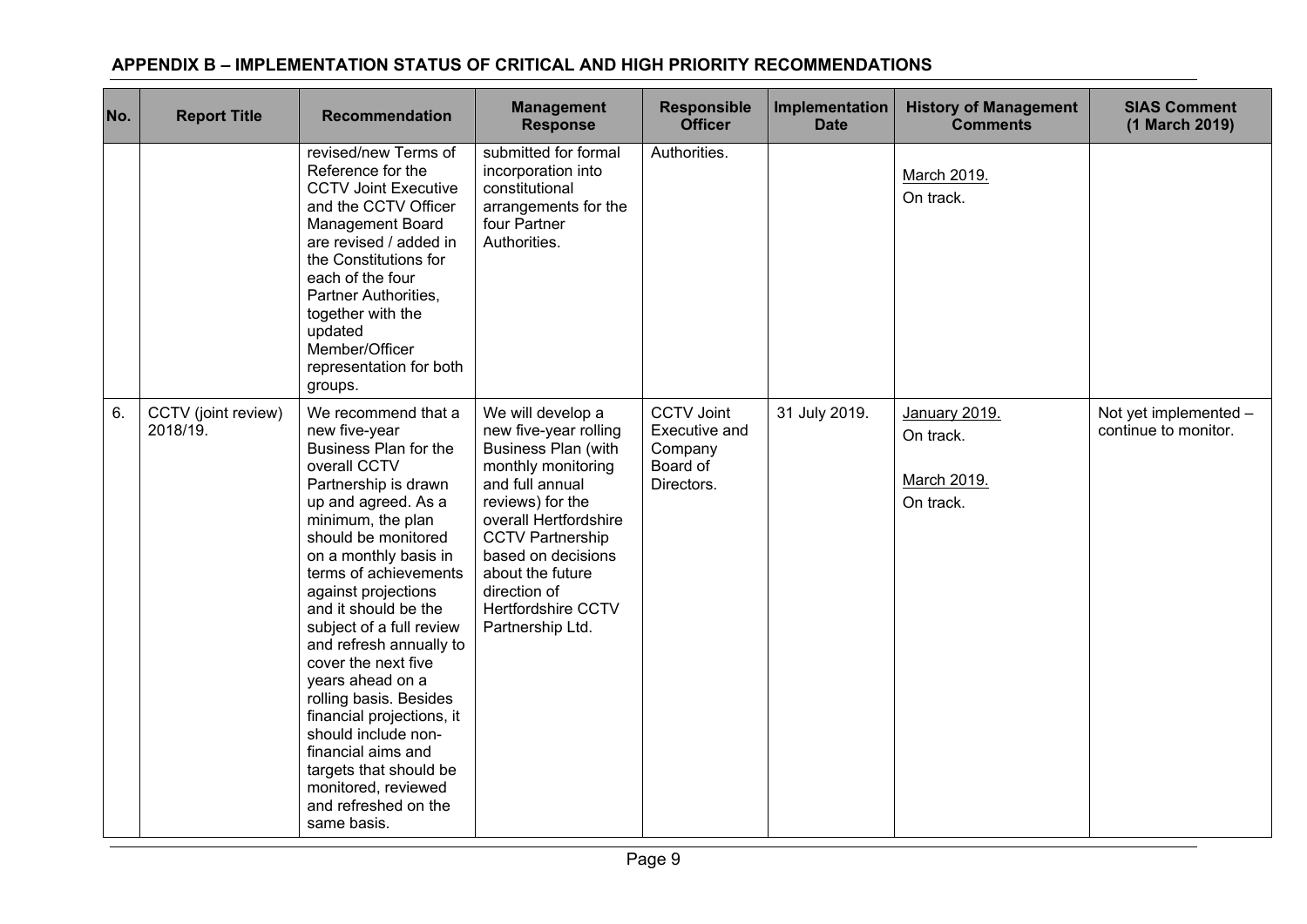| No. | <b>Report Title</b>              | <b>Recommendation</b>                                                                                                                                                                                                                                                                                                                                                                                               | <b>Management</b><br><b>Response</b>                                                                                                                                                  | <b>Responsible</b><br><b>Officer</b>                                                                                                     | Implementation<br><b>Date</b> | <b>History of Management</b><br><b>Comments</b>                                                                                                       | <b>SIAS Comment</b><br>(1 March 2019)         |
|-----|----------------------------------|---------------------------------------------------------------------------------------------------------------------------------------------------------------------------------------------------------------------------------------------------------------------------------------------------------------------------------------------------------------------------------------------------------------------|---------------------------------------------------------------------------------------------------------------------------------------------------------------------------------------|------------------------------------------------------------------------------------------------------------------------------------------|-------------------------------|-------------------------------------------------------------------------------------------------------------------------------------------------------|-----------------------------------------------|
| 7.  | CCTV (joint review)<br>2018/19.  | We recommend that<br>all reporting<br>arrangements for the<br>Partner Authorities are<br>formally reassessed,<br>agreed and<br>documented to ensure<br>there is complete<br>clarity and<br>transparency of<br>expectations and<br>understanding across<br>all interested parties<br>regarding the need,<br>responsibility,<br>frequency, timing,<br>content, format and<br>distribution of each<br>report required. | Authority reporting<br>arrangements to be<br>included as part of a<br>revised Partnership<br>Agreement,<br>Shareholder<br>Agreement and<br><b>Terms of Reference</b><br>as necessary. | <b>CCTV Joint</b><br>Executive,<br><b>CCTV Officer</b><br>Management<br>Board and<br>Company<br>Board of<br>Directors as<br>appropriate. | 31 July 2019.                 | January 2019.<br>On track.<br>March 2019.<br>On track.                                                                                                | Not yet implemented -<br>continue to monitor. |
| 8.  | <b>Cyber Security</b><br>2017/18 | The Council must<br>define its position<br>regarding its ability to<br>identify and manage<br>devices that are<br>connecting to its IT<br>network.<br>A solution must be<br>able to manage<br>devices that have<br>physically connected<br>to the Councils' IT<br>networks.<br>Devices that have<br>connected to the<br>network should be<br>reviewed and, where<br>they are found to have                          | This will be resolved<br>with the correct<br>solution not only for<br>devices but also for<br>ports on all devices<br>that need to be<br>restricted.                                  | Strategic ICT<br>Partnership<br>Manager.                                                                                                 | 31 March 2019.                | January 2019.<br>This is a new addition<br>and the management<br>response opposite is<br>therefore the latest<br>comment.<br>March 2019.<br>On track. | Not yet implemented -<br>continue to monitor. |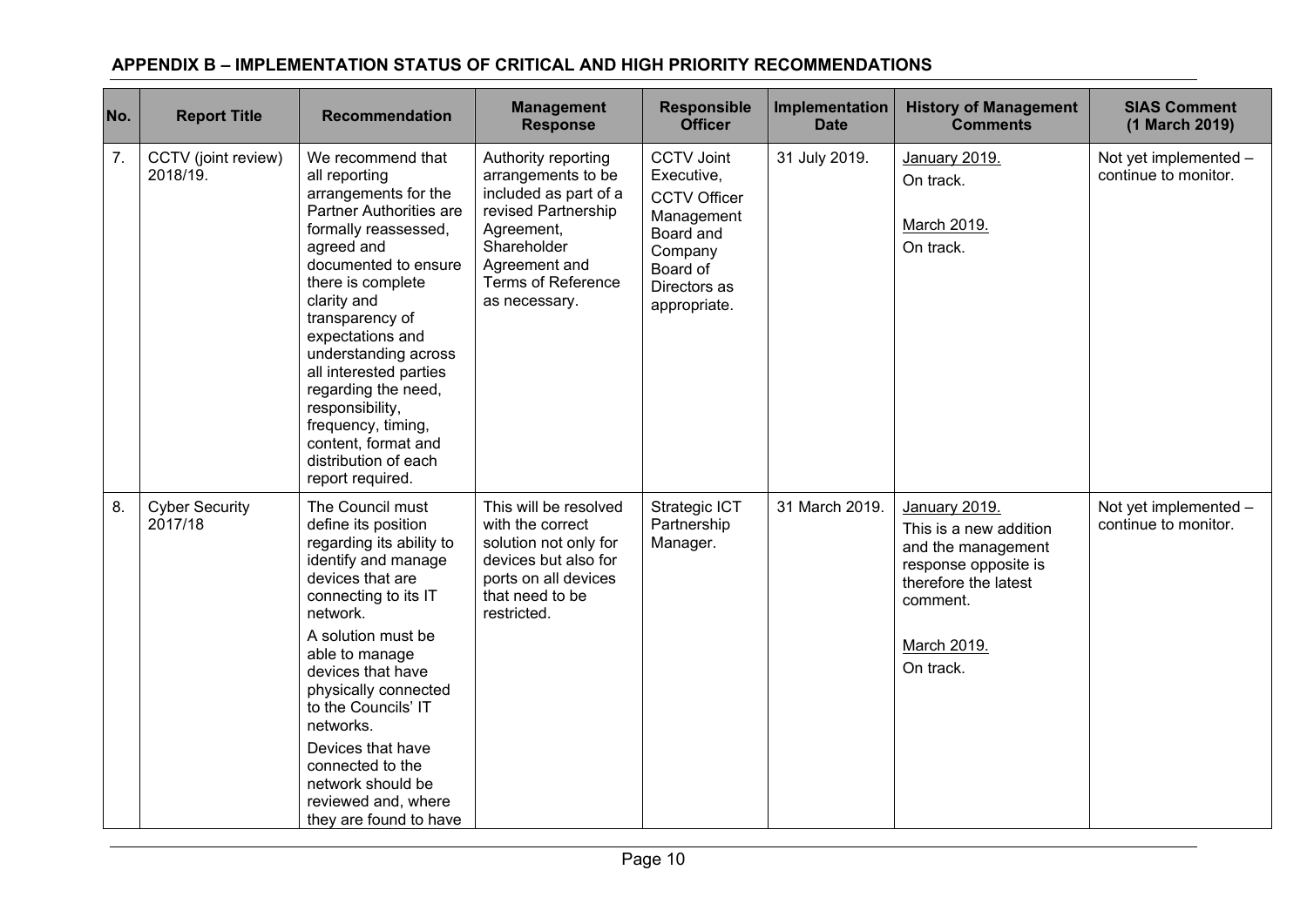| No. | <b>Report Title</b>              | <b>Recommendation</b>                                                                                                                                                                                                                                                                                                                                                                                                                                                                                                                                                        | <b>Management</b><br><b>Response</b>                                                                                                                                                                                                                                                                                                                                           | <b>Responsible</b><br><b>Officer</b>     | Implementation<br><b>Date</b> | <b>History of Management</b><br><b>Comments</b>                                                                                                       | <b>SIAS Comment</b><br>(1 March 2019)         |
|-----|----------------------------------|------------------------------------------------------------------------------------------------------------------------------------------------------------------------------------------------------------------------------------------------------------------------------------------------------------------------------------------------------------------------------------------------------------------------------------------------------------------------------------------------------------------------------------------------------------------------------|--------------------------------------------------------------------------------------------------------------------------------------------------------------------------------------------------------------------------------------------------------------------------------------------------------------------------------------------------------------------------------|------------------------------------------|-------------------------------|-------------------------------------------------------------------------------------------------------------------------------------------------------|-----------------------------------------------|
|     |                                  | not been authorised,<br>they should be<br>removed. The solution<br>should include the use<br>of personal devices to<br>connect to the IT<br>network.<br>Furthermore,<br>management should<br>put arrangements in<br>place to monitor<br>network access on a<br>regular basis.                                                                                                                                                                                                                                                                                                |                                                                                                                                                                                                                                                                                                                                                                                |                                          |                               |                                                                                                                                                       |                                               |
| 9.  | <b>Cyber Security</b><br>2017/18 | Management should<br>perform a full review of<br>the Councils' perimeter<br>firewall rules and,<br>where necessary,<br>remove inactive or<br>unnecessary rules<br>unless explicitly<br>required. The 'Any'<br>rules should be<br>replaced with port<br>object groups that<br>contain an explicit set<br>of ports as required for<br>the rule.<br>Management should<br>also ensure that all<br>users that have access<br>and can make<br>changes to any of the<br>Councils' external<br>firewall rules have<br>individual accounts<br>and should put<br>arrangements in place | The majority of the<br>council's firewalls<br>need replacing and<br>part of that work will<br>require the correct<br>configuration and<br>management. ICT<br>Partnership Manager<br>has been tasked to<br>restructure the ICT<br>department and as<br>part of that to have<br>dedicated security<br>and network staff to<br>resolve and maintain<br>control of these<br>areas. | Strategic ICT<br>Partnership<br>Manager. | 31 March 2019.                | January 2019.<br>This is a new addition<br>and the management<br>response opposite is<br>therefore the latest<br>comment.<br>March 2019.<br>On track. | Not yet implemented -<br>continue to monitor. |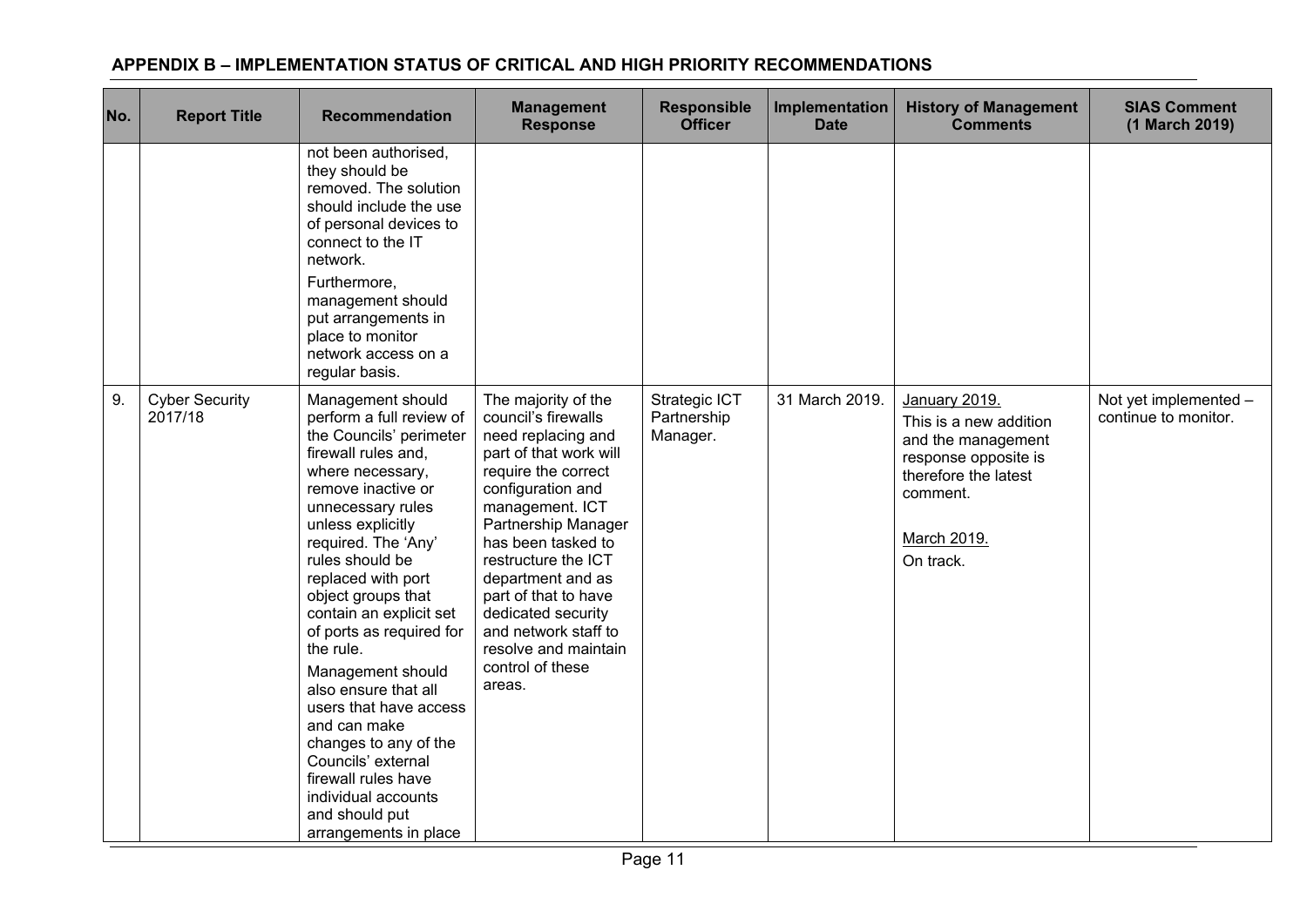| No. | <b>Report Title</b> | <b>Recommendation</b>                                                                                                                                                                                                   | <b>Management</b><br><b>Response</b> | <b>Responsible</b><br><b>Officer</b> | Implementation<br><b>Date</b> | <b>History of Management</b><br><b>Comments</b> | <b>SIAS Comment</b><br>(1 March 2019) |
|-----|---------------------|-------------------------------------------------------------------------------------------------------------------------------------------------------------------------------------------------------------------------|--------------------------------------|--------------------------------------|-------------------------------|-------------------------------------------------|---------------------------------------|
|     |                     | for monitoring all<br>configuration changes.                                                                                                                                                                            |                                      |                                      |                               |                                                 |                                       |
|     |                     | Furthermore,<br>management should<br>establish a record of<br>how all firewalls, both<br>internal and external,<br>have been configured<br>and should review the<br>rules for<br>appropriateness on a<br>routine basis. |                                      |                                      |                               |                                                 |                                       |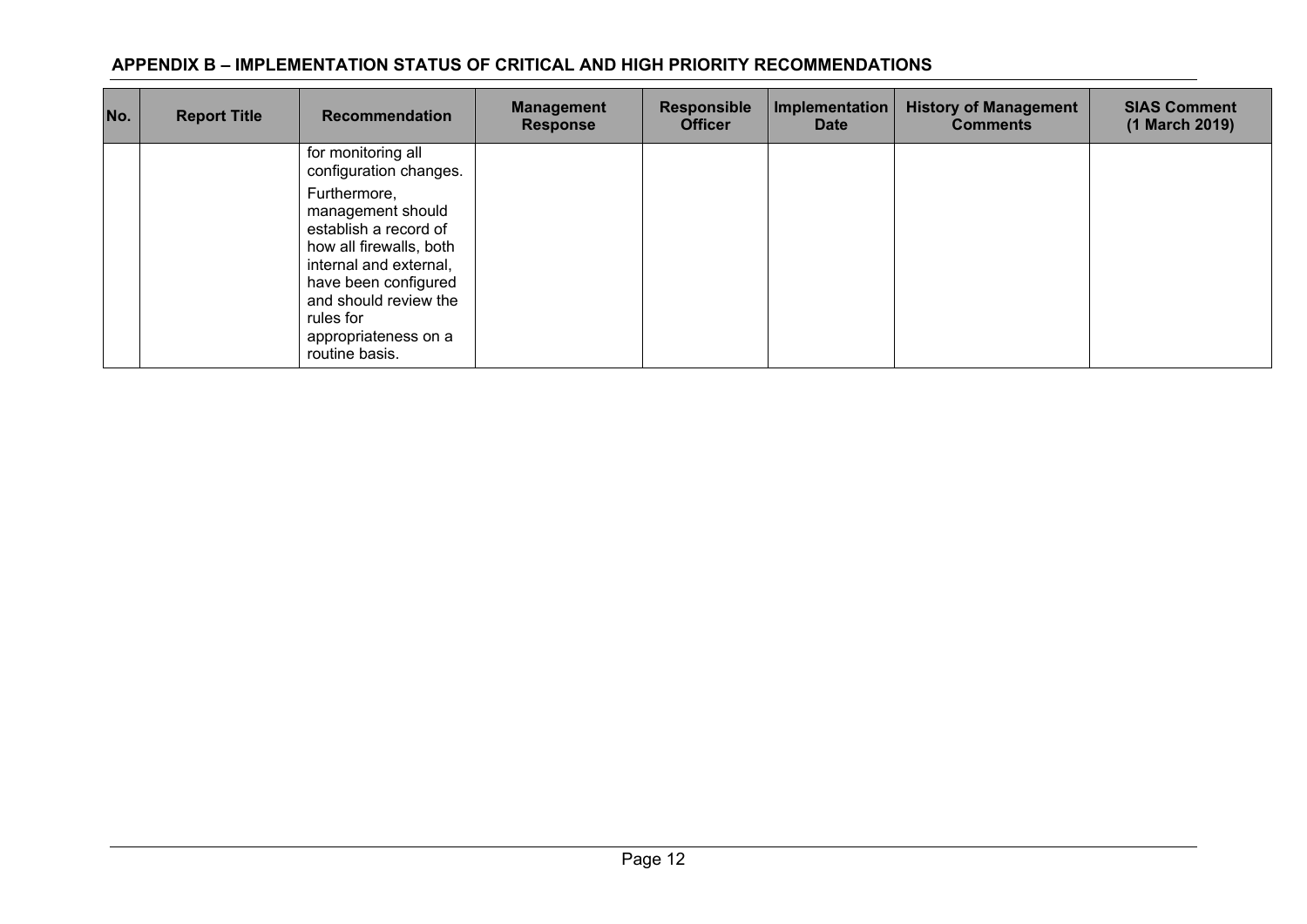## APPENDIX C - AUDIT PLAN ITEMS (APRIL 2018 TO MARCH 2019) - INDICATIVE START DATES AGREED WITH MANAGEMENT

| Apr                                                                                                | <b>May</b>                                                                        | Jun                                                                                             | July                                                                         | Aug                                                                  | <b>Sept</b>                                                                               |
|----------------------------------------------------------------------------------------------------|-----------------------------------------------------------------------------------|-------------------------------------------------------------------------------------------------|------------------------------------------------------------------------------|----------------------------------------------------------------------|-------------------------------------------------------------------------------------------|
| 2017/18 Audit - Other<br>(Final/Draft Reports<br>Issued)                                           | <b>Mobile Device</b><br>Management and BYOD<br>(Final Issued)                     | <b>Emergency Planning</b><br>(Final Report Issued)                                              | Repairs and Voids<br>Service (Follow up)<br>(ln QR)                          | Debt Recovery<br>(ln QR)                                             | <b>DFG Capital Grant</b><br>Certification<br>(Final Report Issued)                        |
| <b>CSC Complaints Handling</b><br>Data Quality<br>(Final Report Issued)<br>(Final Report Issued)   |                                                                                   |                                                                                                 | <b>Street Cleansing</b><br>(Final Report Issued)                             | GDPR - Post<br><b>Implementation Review</b><br>(Final Report Issued) | <b>Herts Home</b><br><b>Improvement Agency</b><br>(b/f from Feb)<br>(Draft Report Issued) |
| CCTV - joint internal audit<br>(Final Report Issued)                                               |                                                                                   |                                                                                                 |                                                                              |                                                                      |                                                                                           |
| Oct                                                                                                | <b>Nov</b>                                                                        | <b>Dec</b>                                                                                      | Jan                                                                          | Feb                                                                  | <b>Mar</b>                                                                                |
| Cash and Banking<br>(b/f from Nov)<br>(Final Report Issued)                                        | <b>NDR</b><br>(Final Report Issued)                                               | <b>Housing Rents</b><br>(Draft Report Issued)                                                   | <b>Debtors</b><br>(In Fieldwork)                                             | Corporate Governance<br>(Final Report Issued)                        | Risk Management<br>(Final Report Issued)                                                  |
| <b>Council Tax</b><br><b>Treasury Management</b><br>(Final Report Issued)<br>(Final Report Issued) |                                                                                   | Payroll<br>(Draft Report Issued)                                                                | Creditors<br>(Final Report Issued)                                           | <b>Cyber Security Follow-</b><br>up<br>$($ In QR $)$                 | Development Mgmt.<br>(Deferred from Sept)<br>(Final Report Issued)                        |
| <b>Housing Benefits</b><br>(Final Report Issued)                                                   | Main Accounting System<br>(Deferred from October)<br>(Draft Report Issued)        | Digital - Connected to our<br><b>Customers</b><br>(Deferred from June)<br>(Draft Report Issued) | Incident Management<br>Follow-up<br>(ln QR)                                  | Homelessness<br><b>Reduction Act</b><br>(Deferred to June)           |                                                                                           |
| <b>Housing Development</b><br><b>Schemes</b><br>(Final Report Issued)                              | <b>TSS Improvement Plan</b><br>Governance (b/f from Jan)<br>(Draft Report Issued) | <b>Refurbishment Contract</b><br>(Final Report Issued)                                          | <b>Anti-Social Behaviour</b><br>(Deferred from May)<br>(Draft Report Issued) | <b>Land Charges</b><br>(Deferred from August)<br>(Deferred to July)  |                                                                                           |